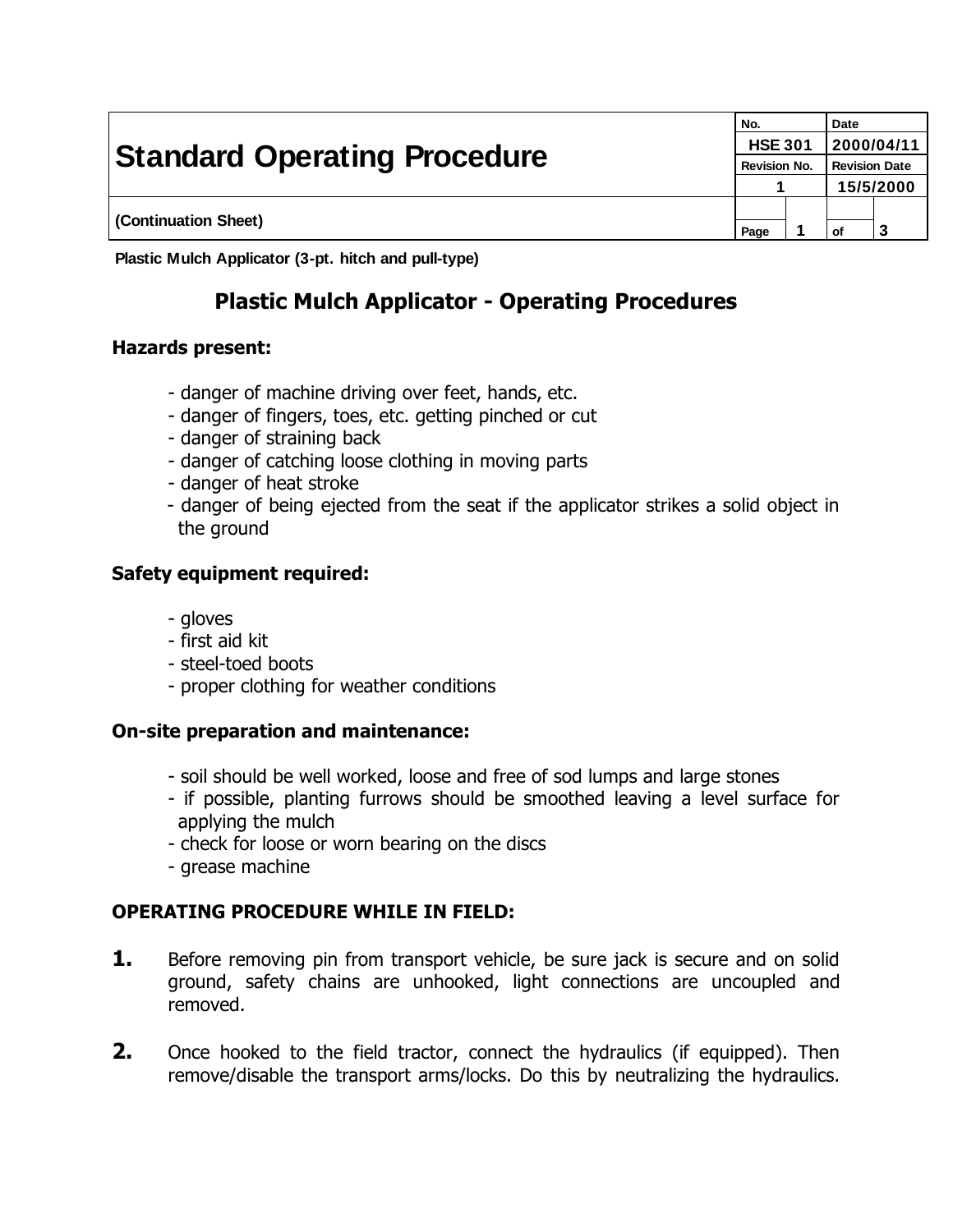| <b>Standard Operating Procedure</b> | No.  | <b>HSE 301</b><br><b>Revision No.</b> |    | Date<br>2000/04/11<br><b>Revision Date</b> |  |
|-------------------------------------|------|---------------------------------------|----|--------------------------------------------|--|
|                                     |      |                                       |    | 15/5/2000                                  |  |
| (Continuation Sheet)                | Page |                                       | оf |                                            |  |

**Plastic Mulch Applicator (3-pt. hitch and pull-type)**

This will take the pressure off the pins. Remove the pins and drop the arms into their free position. **\*\*\*Failure to remove/disable the transport arms can** 

**result in injury to persons and damage to the machine.** Only on the three point hitch models are the arms used to raise or lower the  $\angle$ applicator. When hooking the mulch applicator to a tractor be sure to exercise caution not to pinch a person between the tractor and the applicator.



- **3.** Be sure tractor operator is alert and able to hear you if you have to shout any commands, if not a third person may be required to relay signals. Proceed to tree row aligning the tractor and applicator to straddle the tree row.
- **4.** Place a roll of plastic mulch on the "cradle" of rollers on the mulch applicator, being careful not to strain your back or pinch your finger between the plastic roll and applicator. Unroll a length of plastic going between the small front roller A) and small bottom roller (C). Continue to pull the plastic so that it is under the back roller (D) and toward the rear of the applicator.
- **5.** When lowering into application mode, keep all body parts clear of coulters. Height of the rear discs is determined by lengthening or shortening the attached turnbuckles. The front discs are controlled by the hydraulics. Make sure that they only go 3" deep. The rear disks should bring in the most soil.
- **6.** Height adjustments must be made to the rear discs to ensure that they bring in enough soil to hold down the edges of the mulch. Do not attempt to make adjustments to the applicator while it is in motion.
- **7.** Before the tractor is in motion, one person should be securely seated in the chair on the applicator. Keep feet and loose clothing clear of all moving parts.